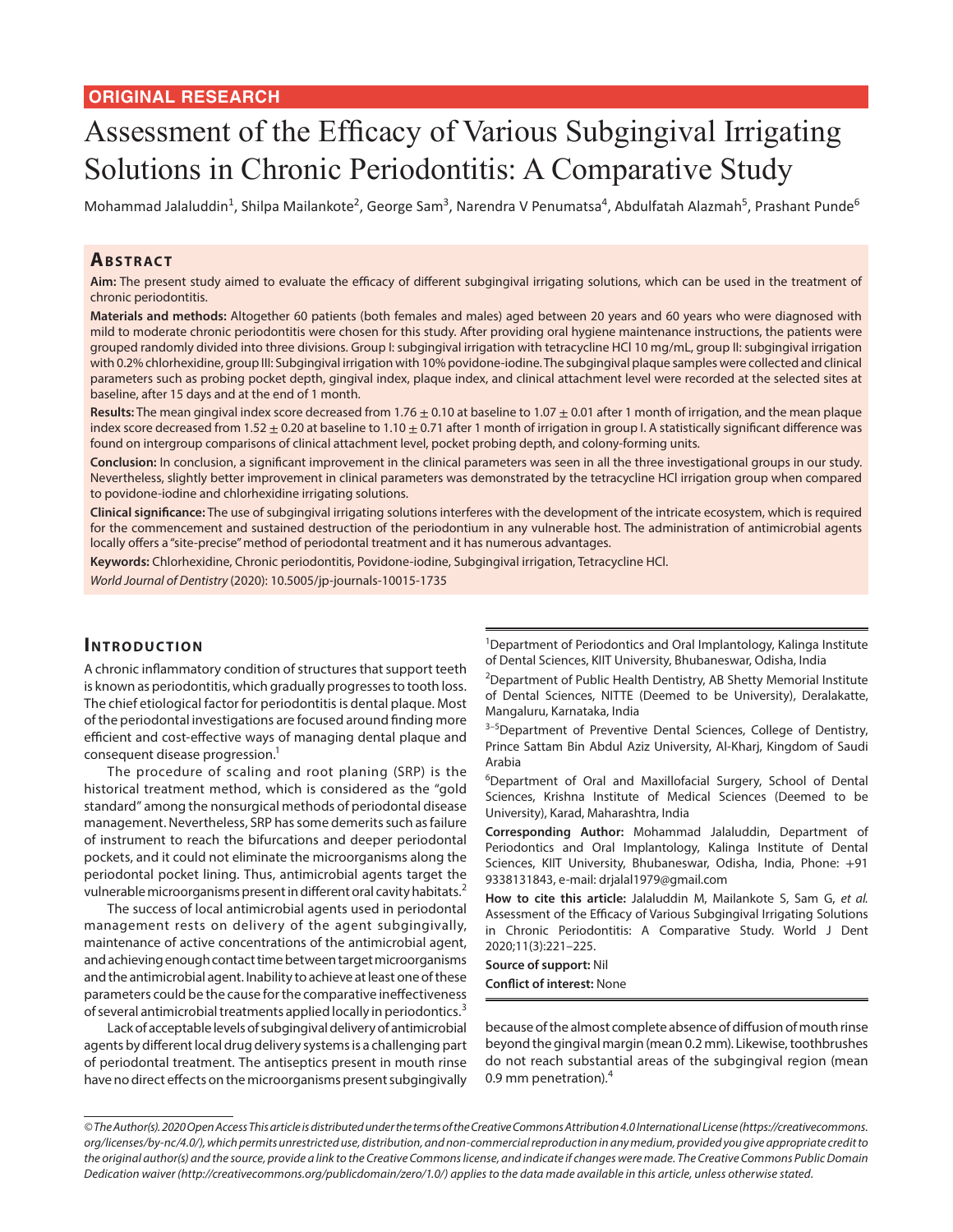Over the past 40 years, subgingival irrigation has been an effective adjunct in periodontal treatment. The success of both in office and at home periodontal treatment relies on delivery of antimicrobial agents subgingivally. In the recent past, several antibacterial agents, for example, chlorhexidine (CHX), tetracyclines, metronidazole, and povidone-iodine and other herbal products such as dentol and propolis<sup>5</sup> have been investigated and have been demonstrated to be effective subgingival irrigants in the management of periodontal pockets that are not deep. Nevertheless, there is ongoing research to explore other drugs that are more effective than those currently used. Thus, this present study was conducted with an objective to evaluate the efficacy of various subgingival irrigating solutions in chronic periodontitis.

## **MATERIALS AND METHODS**

The present study was conducted in the Department of Periodontics, Kalinga Institute of Dental Sciences, Bhubaneswar, Odisha, India. Altogether 60 patients (both females and males) aged between 20 years and 60 years diagnosed with mild to moderate type of chronic periodontitis were chosen for the study and a written informed consent was obtained from each patient.

#### **Patient Selection Criteria**

Patients having at least 5 mm periodontal probing depth, bleeding on probing (BOP), and at least one periodontal pocket in two or more different quadrants were included. Patients had to be nonsmokers with ≥20 natural teeth and had not received any periodontal treatment in the previous 6 months. Patients who had received any antibiotics or any form of periodontal treatment in the last 6 months, teeth with overhanging restorations, past systemic disease that could impact the periodontal disease course or would require prophylactic antibiotics before dental treatment, pregnant, and allergic to the drugs being used were excluded from the study.

## **Study Design**

The structure and design of the study was briefed to all the patients in their local language and a written informed consent was taken from each patient. An instruction to maintain oral hygiene and control supragingival plaque was given to all patients. Each participant was guided to brush two times a day with a soft-bristled toothbrush and toothpaste based on the Bass method. Later, the patients were randomly grouped into three divisions.

#### *Group I: Subgingival Irrigation with Tetracycline HCl 10 mg/mL*

Three tetracycline HCl capsules of 500 mg (Tetraclin 500 mg) strength each were dissolved in 150 mL double-distilled sterile water to obtain tetracycline solutions. Subgingival tips of a mechanical irrigator were used to generate an exciting jet of the irrigating solution and deposit agent subgingivally. The surplus irrigating solution was aspirated continuously. The irrigation procedure was performed for about 5 minutes along each chosen site.

#### *Group II: Subgingival Irrigation with 0.2% Chlorhexidine*

A Waterpik irrigator device with 0.2% chlorhexidine gluconate (Clohex Mouth Wash) placed in its reservoir was used. The Waterpik irrigator was established and irrigation was performed for about 5 minutes along each chosen site.

#### *Group III: Subgingival Irrigation with 10% Povidone-iodine*

A double side-vented endodontic syringe was used to irrigate 1 mL of 10% povidone-iodine solution (Wokadine 10% Solution). The syringe was mildly introduced into the periodontal pockets to its complete depth to ensure delivery of irrigating solution. Reirrigation confirmed that irrigating solution fills up periodontal pockets for about 5 minutes and instructions to maintain oral hygiene were reiterated.

#### **Clinical Examination**

Instructions to maintain oral hygiene and SRP procedures were performed 1 week before initiation of the trial. Instrumentation was not done on experimental teeth and teeth that are immediately adjacent to it. The clinical parameters such as probing pocket depth, gingival index, plaque index, and clinical attachment level were noted from the selected sites and samples of the subgingival plaque were collected at baseline, after 15 days and at the end of 1 month.

### **Plaque Sample Collection for Colony-forming Units Count**

At baseline, after 15 days, and at the end of the 1 month, plaque samples were collected. Cotton rolls were used for isolation of the site and the supragingival plaque was collected with sterile curettes and subgingival plaque samples were collected from the deepest periodontal pockets before the initiation of periodontal treatment. Later, three paper points were consecutively placed into the periodontal pocket depths for 10 seconds each to yield the subgingival plaque. After removal of paper points, the 3 mm of each point toward the apical end was instantly placed into a centrifuge tube having sterile saline of 2 mL quantity (transport media) and kept in kanamycin blood agar as the anaerobic selective medium. *P. gingivalis* count was done at baseline, after 15 days, and at the end of the 1 month in all the three groups.

#### **Statistical Analysis**

The mean and standard deviations were calculated using the SPSS software of version 17.0. The comparisons within and between and different irrigating solution groups were assessed using the one-way analysis of variance (ANOVA). A *p* value of less than 0.05 was considered statistically significant.

## **RESULTS**

Table 1 shows the comparisons between the gingival index at baseline, 15 days, and 1 month. The mean gingival index score was 1.76  $\pm$  0.10 at baseline, 1.10  $\pm$  0.34 after 15 days, and 1.07  $\pm$  0.01 after 1 month in group I. The mean gingival index score reduced from 1.68  $\pm$  0.02 at baseline to 1.18  $\pm$  0.17 after 1 month in group II. Similar reductions in the mean gingival index score was seen in group III, reducing to  $1.32 \pm 0.11$  after 1 month from  $1.64 \pm 0.32$  at baseline. All the three groups demonstrated statistically significant difference at various intervals.

The plaque index at baseline, 15 days, and after 1 month is as displayed by Table 2. In group I, the mean plaque index score reduced from  $1.52 \pm 0.20$  at baseline to  $1.10 \pm 0.71$  after 1 month. The mean plaque index score reduced to  $1.08 \pm 0.27$  after 1 month from 1.49  $\pm$  0.43 at baseline in group II. In group III, the reduction in mean plaque index score was  $1.26 \pm 0.05$  at the end of 1 month from  $1.56 \pm 0.16$  at baseline. A statistically significant difference was seen at various intervals in all the three groups.

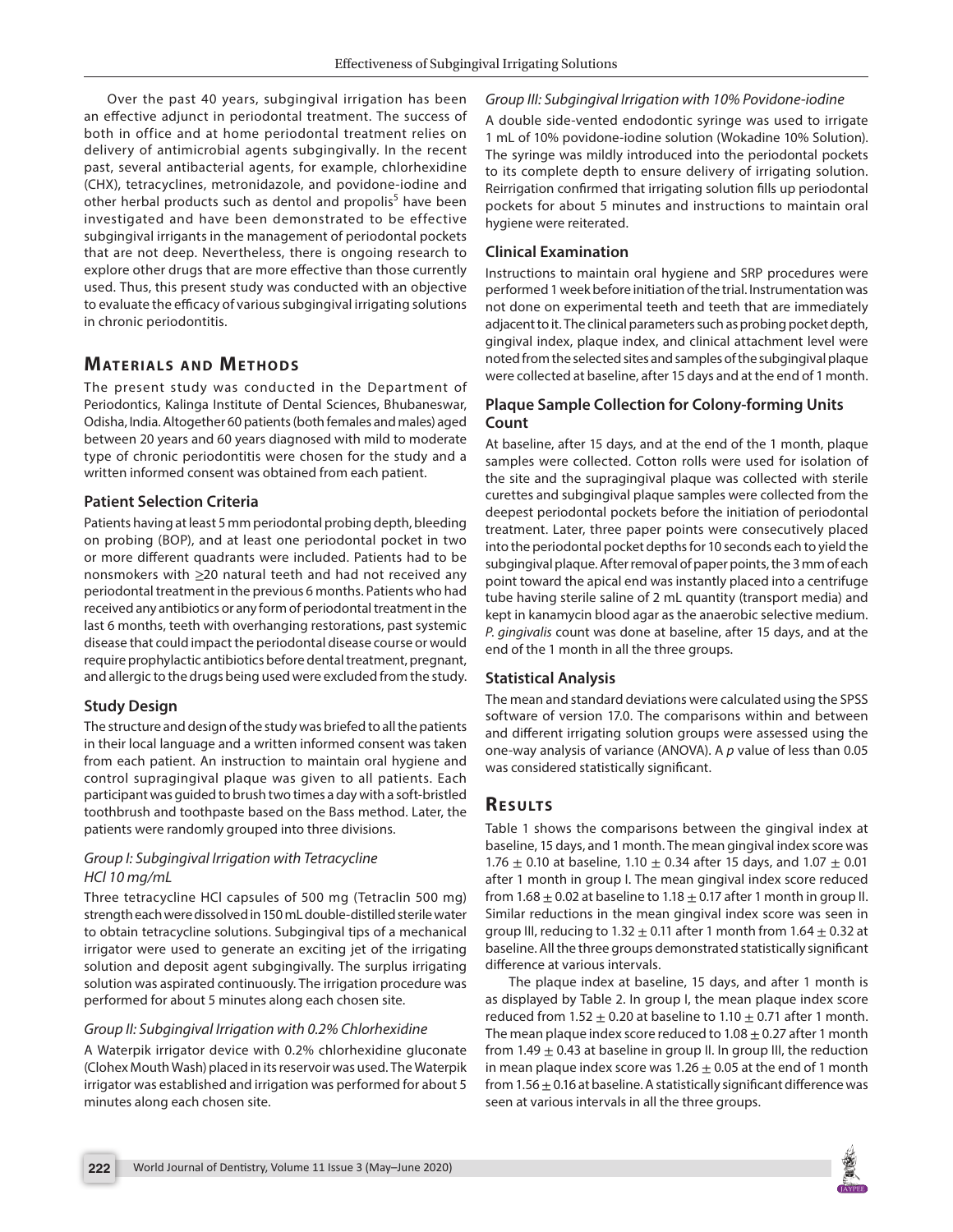|                | Groups    |                 | Mean $\pm$ SD   | F value | p value |
|----------------|-----------|-----------------|-----------------|---------|---------|
| Gingival index | Group I   | Baseline        | $1.76 \pm 0.10$ | 7.160   | 0.001   |
|                |           | 15 days         | $1.10 \pm 0.34$ |         |         |
|                |           | 1 month         | $1.07 \pm 0.01$ |         |         |
|                | Group II  | Baseline        | $1.68 \pm 0.02$ | 8.249   | 0.001   |
|                |           | 15 days         | $1.22 \pm 0.14$ |         |         |
|                |           | 1 month         | $1.18 \pm 0.17$ |         |         |
|                | Group III | <b>Baseline</b> | $1.64 \pm 0.32$ | 9.182   | 0.001   |
|                |           | 15 days         | $1.30 \pm 0.28$ |         |         |
|                |           | 1 month         | $1.32 \pm 0.11$ |         |         |

**Table 1:** Comparison of gingival index at baseline, 15 days, and after 1 month

#### **Table 2:** Comparison of plaque index at baseline, 15 days, and after 1 month

|              | Groups    |          | $Mean \pm SD$   | F value | p value |
|--------------|-----------|----------|-----------------|---------|---------|
| Plaque index | Group I   | Baseline | $1.52 \pm 0.20$ | 9.167   | 0.001   |
|              |           | 15 days  | $0.98 \pm 0.12$ |         |         |
|              |           | 1 month  | $1.10 \pm 0.71$ |         |         |
|              | Group II  | Baseline | $1.49 \pm 0.43$ | 8.322   | 0.001   |
|              |           | 15 days  | $1.04 \pm 0.08$ |         |         |
|              |           | 1 month  | $1.08 \pm 0.27$ |         |         |
|              | Group III | Baseline | $1.56 \pm 0.16$ | 8.221   | 0.001   |
|              |           | 15 days  | $1.18 \pm 0.28$ |         |         |
|              |           | 1 Month  | $1.26 \pm 0.05$ |         |         |
|              |           |          |                 |         |         |

**Table 3:** Comparison of probing pocket depth at baseline, 15 days, and after 1 month

|                              | Groups    |          | Mean $\pm$ SD   | F value | p value |
|------------------------------|-----------|----------|-----------------|---------|---------|
| Probing pocket depth Group I |           | Baseline | $5.20 \pm 0.13$ | 10.120  | 0.001   |
|                              |           | 15 days  | $4.10 \pm 0.18$ |         |         |
|                              |           | 1 month  | $3.60 \pm 0.09$ |         |         |
|                              | Group II  | Baseline | $5.38 \pm 0.70$ | 12.268  | 0.001   |
|                              |           | 15 days  | $4.60 \pm 0.18$ |         |         |
|                              |           | 1 month  | $4.28 \pm 0.02$ |         |         |
|                              | Group III | Baseline | $5.64 \pm 0.66$ | 9.814   | 0.001   |
|                              |           | 15 days  | $4.86 \pm 0.24$ |         |         |
|                              |           | 1 month  | $3.98 \pm 0.32$ |         |         |

In group I, the mean value for probing pocket depth of 5.20  $\pm$  0.13 at baseline reduced to 3.60  $\pm$  0.09 after 1 month. Likewise, reductions in the mean values for pocket depth probing were noted from 5.38  $\pm$  0.70 to 4.28  $\pm$  0.02 in group II, and from 5.64  $\pm$  0.66 to 3.98  $\pm$  0.32 in group III. Intergroup comparisons of the probing pocket depth demonstrated statistically significant difference (Table 3).

The mean values for the clinical attachment level are as shown in Table 4. A reduction from 5.10  $\pm$  0.42 at baseline in clinical attachment to 3.65  $\pm$  0.10 after 1 month was noted for group I. Similar decrease in clinical attachments from  $5.08 \pm 0.52$  to 3.89  $\pm$  0.14 and 5.02  $\pm$  0.18 to 4.08  $\pm$  0.14 were seen in groups II and III, respectively. A statistically significant intergroup comparison of the clinical attachment level was found.

Figure 1 demonstrates the statistically significant decrease in colony-forming units in all the three groups at the end of 1 month. A reduction from 3.22  $\pm$  0.12 at baseline in colony count to 1.45  $\pm$ 0.26 after 1 month was noted for group I. Similar decrease in colony

count from 3.10  $\pm$  0.40 to 1.56  $\pm$  0.06 and 3.46  $\pm$  0.28 to 1.85  $\pm$  0.02 was seen in groups II and III, respectively.

The inference of the present study indicates that the tetracycline HCl irrigation group is significantly more efficient in improving all the clinical parameters and reduction of colony count compared to povidone-iodine and chlorhexidine irrigating solution groups, respectively.

#### **Discussion**

The chief etiologic causes of periodontal disease are definite bacterial dental plaques and their products, which are active biologically. The important goal of periodontal management is elimination and control of dental plaque and restoration of common bacterial organisms in the sulcus of gingiva. The periodontal treatment usually relies upon maintenance of oral hygiene and debridement of root surfaces to reduce the periodontal flora.<sup>6</sup>

Therefore, to enhance the special effects of SRP, either topical or systemic antibiotics or local irrigating solutions with a range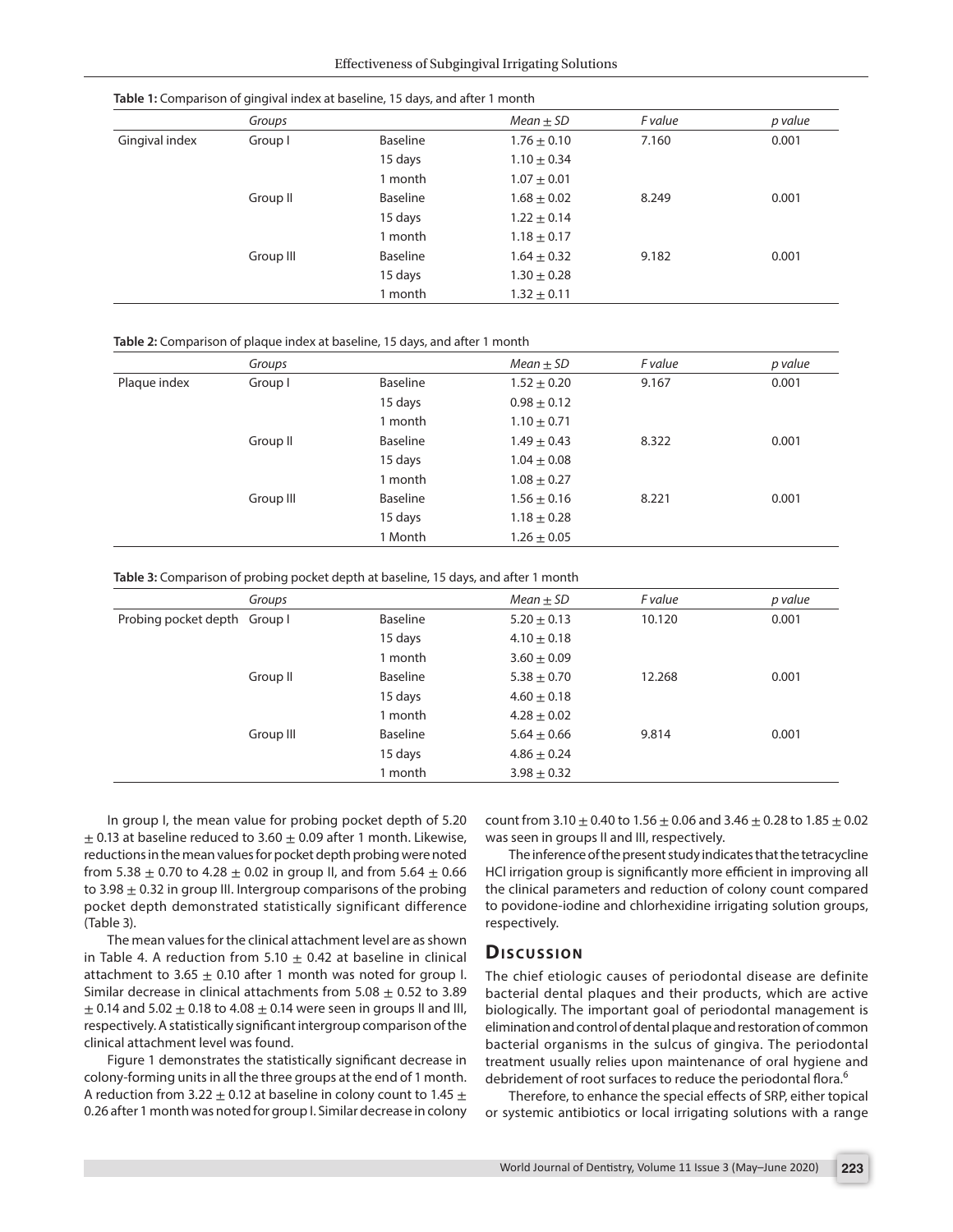|                              | Groups    |                 | Mean $\pm$ SD   | F value | p value |
|------------------------------|-----------|-----------------|-----------------|---------|---------|
| Clinical attachment<br>level | Group I   | Baseline        | $5.10 \pm 0.42$ | 10.228  | 0.001   |
|                              |           | 15 days         | $4.12 \pm 0.22$ |         |         |
|                              |           | 1 month         | $3.65 \pm 0.10$ |         |         |
|                              | Group II  | <b>Baseline</b> | $5.08 \pm 0.52$ | 9.619   | 0.001   |
|                              |           | 15 days         | $4.50 \pm 0.12$ |         |         |
|                              |           | 1 month         | $3.89 \pm 0.14$ |         |         |
|                              | Group III | Baseline        | $5.02 \pm 0.18$ | 10.168  | 0.001   |
|                              |           | 15 days         | $4.72 + 0.90$   |         |         |
|                              |           | 1 month         | $4.08 \pm 0.14$ |         |         |



**Fig. 1:** Comparison of colony count at baseline, 15 days, and after 1 month

of antimicrobial agents have been used. The advancement of chemotherapeutic agents able to hinder the formation of dental plaque has been of important significance to practicing dentists and dental researchers since the last decade. The containment of pathogens from periodontal tissues can be achieved with the application of antimicrobial agents locally, and this improves the microbial and clinical advantage of mechanical debridement, however with its demerits and side effects such as taste alterations, teeth staining, etc.<sup>7</sup>

The clinical parameters like probing pocket depth, gingival index, plaque index, and clinical attachment level significantly improved in the present study after 1 month in group I (tetracycline irrigation), indicating the benefits of adjunctive subgingival tetracycline irrigation. This could be attributed to the antibacterial roles of tetracycline when used for subgingival irrigation. As per Silverstein et al. $8$  when a waterpik is used to deliver tetracycline subgingivally, an increased levels of tetracycline is obtained within gingival crevicular fluid and these levels are more than that achieved with antibiotics administered systemically. Additionally, tetracycline has been shown to be efficacious against the periodontal diseasecausing pathogenic microorganisms, by increasing the attachment of fibroblasts to fibronectin-associated dental structures and by inhibiting the activity of collagenase. Furthermore, the important benefit of delivery of tetracycline–HCl locally into periodontal pockets when compared to systemic administration is the increased concentration of the drug locally at the areas of increased disease

activity with negligible effects on the microorganisms present elsewhere.

This study is in accord with Stabholz et al. $^9$  and Krishna et al. $^{10}$ who assessed the use of a single period of tetracycline (10 mg/ mL) irrigation with no SRP at the investigational sites. As per their study, the extent of antimicrobial activity achieved is comparative to the tetracycline HCl concentration used for irrigation. The SRP procedure was performed before the start of their study, without including the study sites. Likewise in the present study, a low dose of tetracycline (10 mg/mL) was locally delivered at the site that was affected.

In the present study, 10% povidone-iodine irrigation demonstrated a significant fall in clinical parameters such as PPD, PI, GI, and CAL. This could be attributed to the use of povidone-iodine irrigating solutions adjunctively to maintain the antimicrobial effect for a longer period of time. The results of our study were similar to those achieved previously by Pandya et al.<sup>11</sup> and Sindhura et al.<sup>12</sup> An expected decrease in the inflammation levels and no BOP were also demonstrated. The measured subgingival iodine release stimulates the new influx of T-helper cells and macrophages, which assist in healing of wounds and also reduces the inflammation as shown by Selvaggi et al.<sup>13</sup>

Chlorhexidine has come into view as an adjunct to periodontal treatment and as a chief antibacterial oral agent. It has a universal antiseptic effect with distinct antimicrobial effects on bacteria (both gram-positive and gram-negative), a few viruses, and fungi. The combination use of chlorhexidine and irrigating solutions has emerged to be more efficacious at changing the microflora subgingivally when compared to use of mouth rinse alone. Also, a significant decrease in spirochetes and motile organisms has been noted after every day irrigation with chlorhexidine 0.2% in comparison with a single-sitting SRP and rendering of oral hygiene instructions.14

In this study, PI, GI, PPD, and CAL reduced significantly with the use of 0.2% CHX irrigation. This is in agreement with the results obtained by Nezih et al.,<sup>15</sup> Heasman et al.,<sup>16</sup> Mizrak et al.<sup>17</sup> The capability of treatment regimens to reduce the mean increased depth of pockets to a maintainable healthy pocket depth was noted for sites with a pocket depth of 4–7 mm at baseline.

The limitation of this study was that the sample size was small and the time period to evaluate the efficiency of the investigational irrigating solution was short. Therefore, longitudinal studies with bigger sample size and extensive follow-up period are recommended in future to assess the long-term benefits of regular use and influence of these irrigating solutions on other periodontal pathogenic organisms in chronic periodontitis.